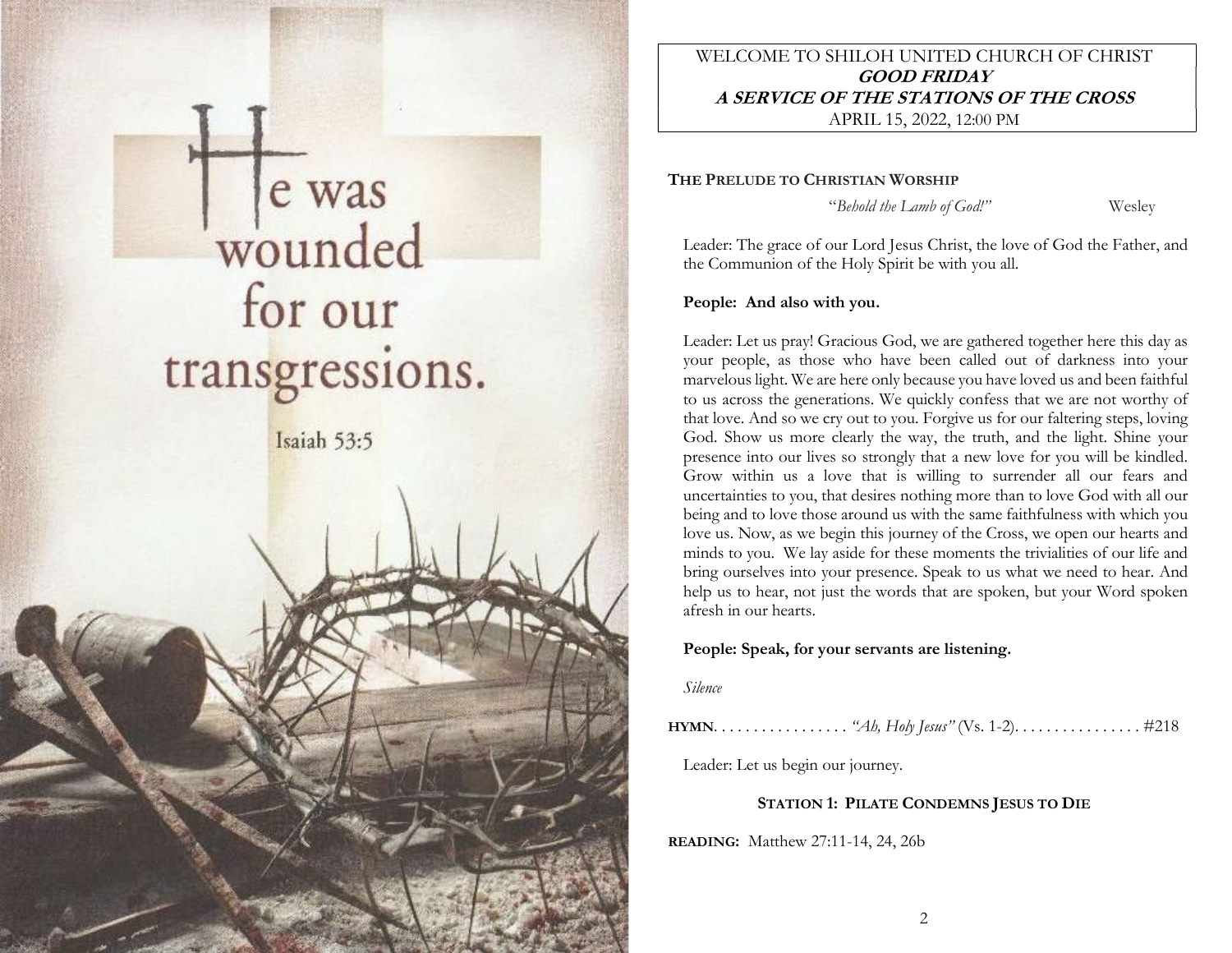#### Meditation

Leader: Let us pray! Jesus, I see in your silence the quiet strength that reveals a peace and a resolve. Help me deal with the unfairness of life without becoming critical of others. Help me to be sensitive to the pain and feelings of others. Give me the courage to do what is right without being swayed by the demands of others.

## People: O Lord, hear our prayers.

Silence

SPECIAL MUSIC. . . . . . . . . . "With Grief My Heart is Laden". . . . . . . . . . . . Saxton

# STATION 2: JESUS ACCEPTS HIS CROSS

READING: Matthew 27:27-31 and John 19:17

### Meditation

Leader: Let us pray! O God, forgive me for forgetting that in my weakness I am driven to trust in you, and that in that trust my weakness becomes your strength. Forgive my attitudes of self-pity that make me more repulsive than loving. I do not ask for crosses to bear. But when they come, give me the strength to bear them as one who follows your example.

## People: O Lord, be merciful to us.

Silence

HYMN. . . . . . . . . . . . . . . . . "Ah, Holy Jesus" (Vs. 3-4). . . . . . . . . . . . . . . . #218

# STATION 3: SIMON HELPS CARRY THE CROSS

READING: Mark 15:21

# Meditation

Leader: Let us pray! Gentle God, forgive me for becoming so preoccupied with myself that I have become deaf and blind to the grief and suffering of those around me. Forgive me for my indifference. Constantly remind me that I cannot love you without loving others as well. Help me always remember that to be a follower of yours means that I share in the burdens of others. Show me someone whose cross I may help carry.

## People: O Lord, hear our prayers.

HYMN. . . . . . . . . . . . . ."The Old Rugged Cross" (Vs. 1-2). . . . . . . . . . . . . . . .#195

# STATION 4: JESUS SPEAKS TO THE WOMEN

READING: Luke 23:27-31

### Meditation

Leader: Let us pray! Gracious God, forgive my unwillingness to repent, to confess all that  $\overline{I}$  am before you. Help me go beyond the repentance mouthed in words of false piety, to sweep away all the facades of who I try so hard to be before others, and recall who I really am inside. Help me once again stand before you with a bare and open heart. Help me not just to repent in words, but to put that repentance into action in everything I am and do. O Christ, give me the gift of tears to weep for my own failures, for my sins, for the pain I bring to others, and to live the fruits of repentance.

# People: O Lord, be merciful to us.

Silence

SOLO . . . . . . . . . . . . . . . . . . ."Behold the Lamb". . . . . . . . . . . . . . . . . .Rambo

# STATION 5: JESUS IS STRIPPED OF HIS GARMENTS

## READING: John 19:23-25

#### Meditation

Leader: Let us pray! Loving God, forgive me for wanting to take the path of glory and reward. Forgive me for my selfishness that wants to serve you in easy ways and seeks the reward of others' praise. Lord, teach me the humility of spirit that replaces self-centeredness with a sacrificial spirit. Make me vulnerable so that I may follow your example. Help me see those around me who are in need. Give me the courage to lay aside the things that I use to hide from their need, and find ways to minister to others as you have shown us.

# People: O Lord, hear our prayers.

Silence

CHANCEL CHOIR. . . . . . . . . ."When Jesus Wept". . . . . . . . . Billings/Arr. Kern

Silence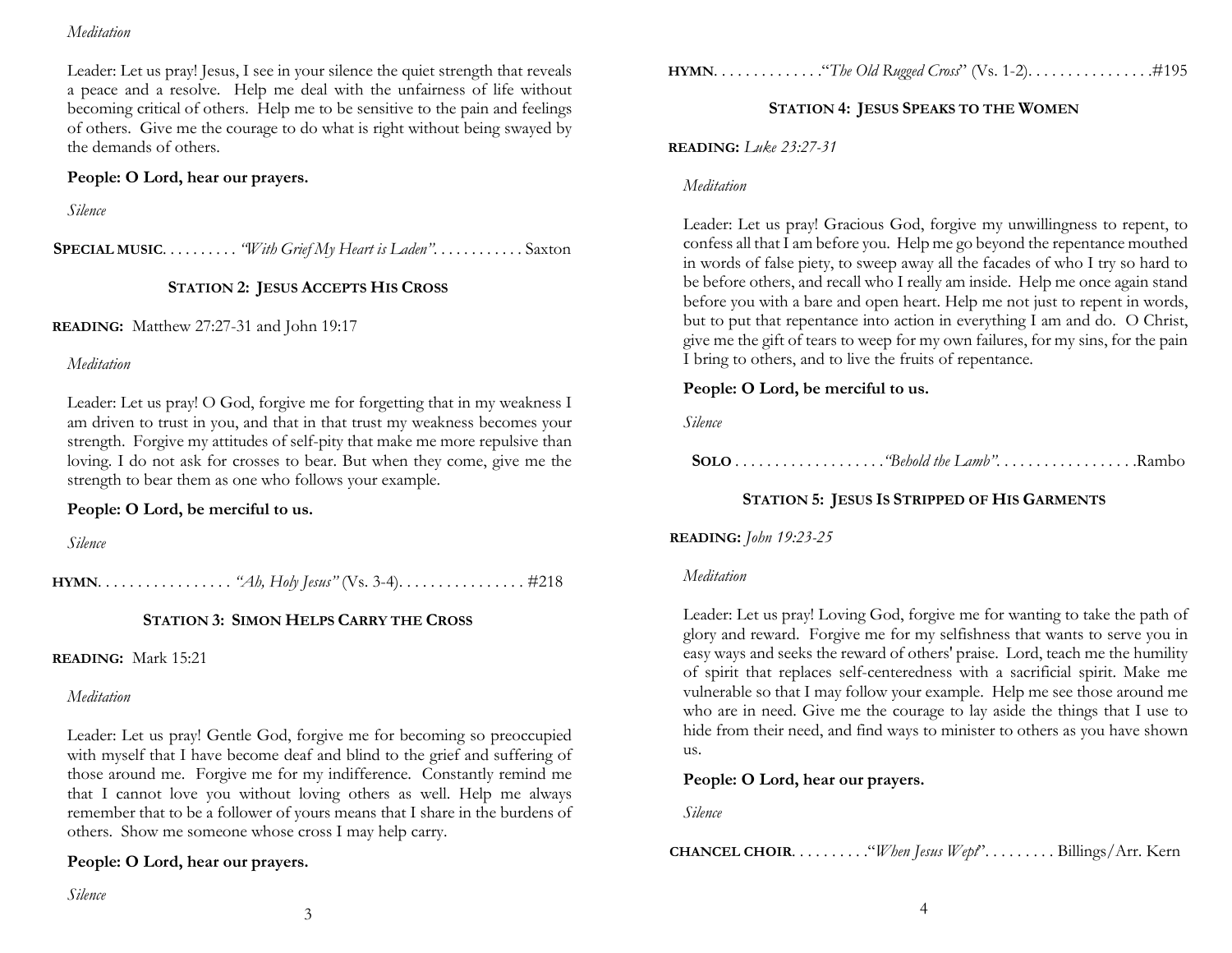### STATION 6: JESUS IS NAILED TO THE CROSS

#### READING: Mark 15:23-32

#### Meditation

Leader: Let us pray! O Jesus, remind me of the deathly cost of sin. Forgive me for those things I have done that are displeasing to you. Forgive me for not allowing you to deal with the darkness that I harbor in the hidden recesses of my heart. Forgive me for fooling myself into believing that I am more righteous than I am, that I am better than others, and that I have no need to repent. Forgive me for those things I should have done, but found excuses not to do. O God, make me better than I am, transform me into what I can be by your grace.

People: O Lord, forgive us for those things we have done and those things we have left undone. In your grace, be merciful to us.

Silence

HYMN. . . . . . . . . . . . . . "The Old Rugged Cross" (Vs. 3-4). . . . . . . . . . . . . . #195

# STATION 7: JESUS CARES FOR HIS MOTHER

#### READING: John 19:25b-27

#### Meditation

Leader: Let us pray! O God, make me whole so that I may love with the compassion with which you love. Give me the courage to stand beside those who are hurting and share their pain. You know everything about me, my weakness, my faults, and my sin. Redeem me and make me new. Through your strength and by your grace, make me a channel of your love, not just to the lovable, but to all people who need your care.

## People: O Lord, hear our prayers.

Silence

HYMN. . . . . . . . . . . ."O Sacred Head, Now Wounded" (Vs. 1&3). . . . . . . . . . #226

READING: Mark 15:33-39

#### Meditation

Leader: Let us pray! Everlasting God, I cannot comprehend the depth of your love. There are not enough words in all languages together to describe what your love means to me. May my love for you and my love for all your children in some way reflect your love. Let this day become fertile soil for growth in your love and for our growth as a community of Faith. May you use this day to teach us how to love you and to love others the way you have loved us.

O Lord, we long for hope, for renewal, and for life, where there is now death. Out of this darkness bring to us the light of a new dawn. O Lord, have mercy on us.

People: O Lord, hear our prayers. We hope in you and trust in your mercy.

Silence

Leader: We hope for the dawning of a new day. We hope for God to bring newness out of endings. But today . . . . go home. There is nothing more to see. Jesus is dead.

A loud noise (strepitus, "great noise") symbolizes the closing of Jesus' tomb. Worshippers are invited to remain silently in prayer, and then leave in silence.

-Dennis Bratcher, Copyright © 2011, Dennis Bratcher, All Rights Reserved

- READERS: Jeanie Bentzel, Stephanie Berkheimer, Brian Curren, Susan Emmons, Ray Fox, Joan Hamme, Jane Harrison, Brad Jacobs, Tom Klunk, Joyce Mummert, Marsha Reiber and Pat Roth.
- > USHERS AND GREETERS: Members of Consistory